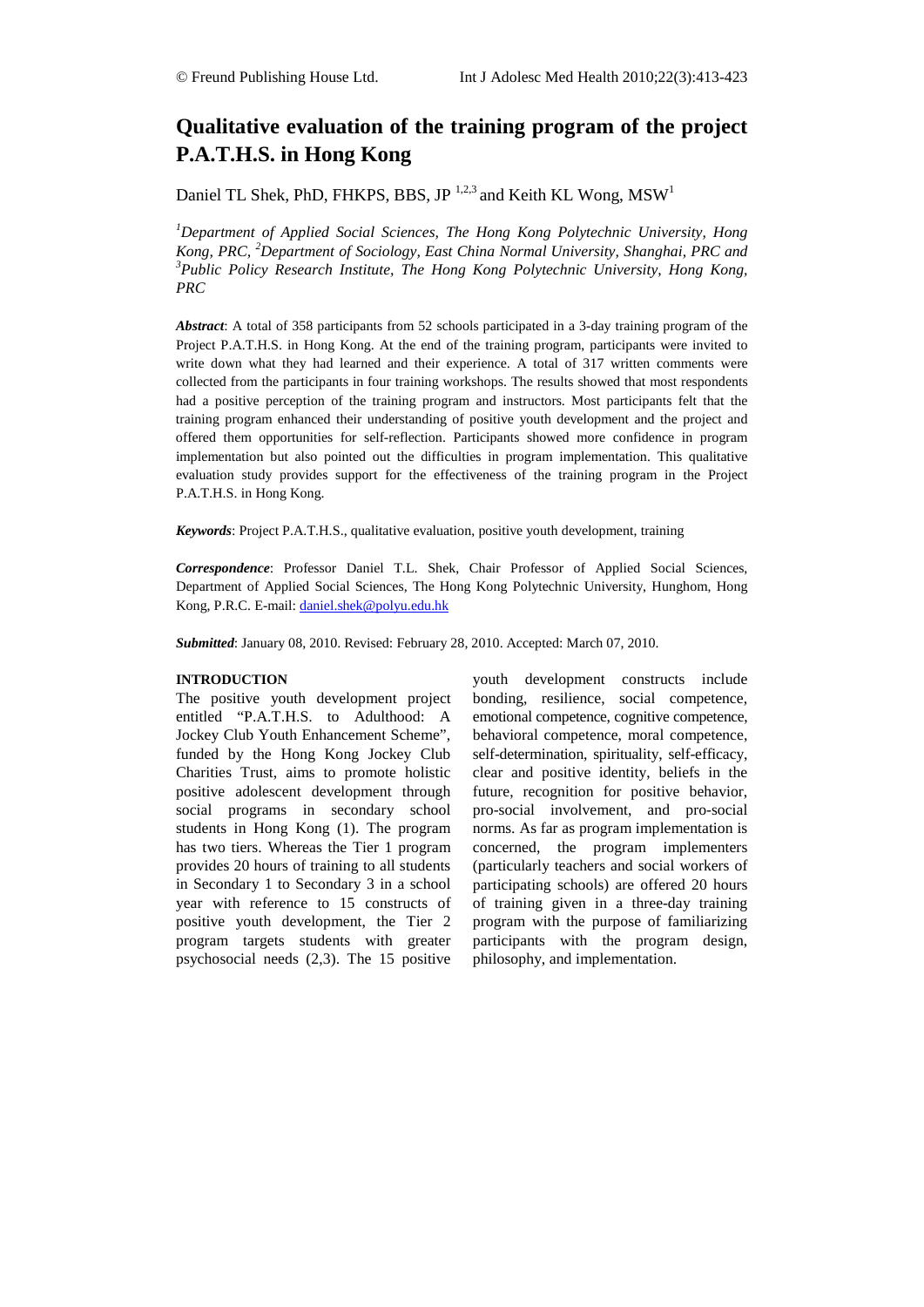From a human service point of view, the worker or program implementer is always an important factor influencing the outcome of a program. In their review of the factors affecting the implementation quality of the Project P.A.T.H.S. in Hong Kong, Shek and Sun (4) pointed out that "people" is a vital factor affecting the implementation quality of the P.A.T.H.S. Project. As such, it is important to ensure that proper training is offered to the program implementers (notably social workers and teachers) of the project. Generally speaking, there are several objectives intrinsic to the training program of the Project P.A.T.H.S.:

- a) to enhance participants' understanding of adolescent developmental issues in Hong Kong;
- b) to introduce the concepts of positive youth development and related adolescent theories;
- c) to clarify the rationale, design, curriculum, implementation, and evaluation of the project;
- d) to equip participants with proper attitudes, knowledge, skills, and strategies for the implementation of the Tier 1 program; and
- e) to facilitate self-reflection, mutual sharing, and supportive network among participants.

Although it is commonly believed that training for implementers of positive youth development programs is important, such programs are rarely documented and there are very few related evaluation studies. Shek and Wai (5) conducted a literature review of the training programs of adolescent prevention and positive youth development programs. The researchers found that although numerous positive youth development programs were present, only a few offered structured training programs for implementers. Amongst those training programs with evaluation, self-

reported measures, and observation of the behavior of the program participants were commonly carried out. Apart from conducting evaluation from the researcher's perspective, qualitative evaluation is also recommended in the assessment of training programs to gain an in-depth understanding of program participants' views toward the training from the insider's perspective (5).

Qualitative inquiry aims to gain an understanding of the personal meaning and experience of people in relation to their social world (6). Although there are many strands of qualitative evaluation, it is commonly believed that qualitative research has the following characteristics: qualitative data (narratives, descriptions), naturalistic inquiry, case studies, inductive analysis, subjective perspective, close to the program, holistic contextual portrayal, systems perspective focus on interdependencies, dynamic, ongoing view of change, purposeful sampling of relevant cases, focus on uniqueness and diversity, emergent, flexible designs, thematic content analysis, and extrapolations (7). A general qualitative orientation with the focus on subjective perspective, non-artificial research design, and natural data was adopted in the present study.

Qualitative evaluation of training program strives to examine the meaning of a program and its outcomes from the views of program participants, emphasizing the collection and analysis of rich and idiosyncratic information from the insider's perspectives. As such, the present qualitative evaluation focuses on detailed description and in-depth understanding of program participants' experience, emerging from their direct contact and participation in the program (8). Whereas individual interview and focus group have been commonly used in qualitative inquiries (9), a unique approach is adopted in the present study in which the experience of the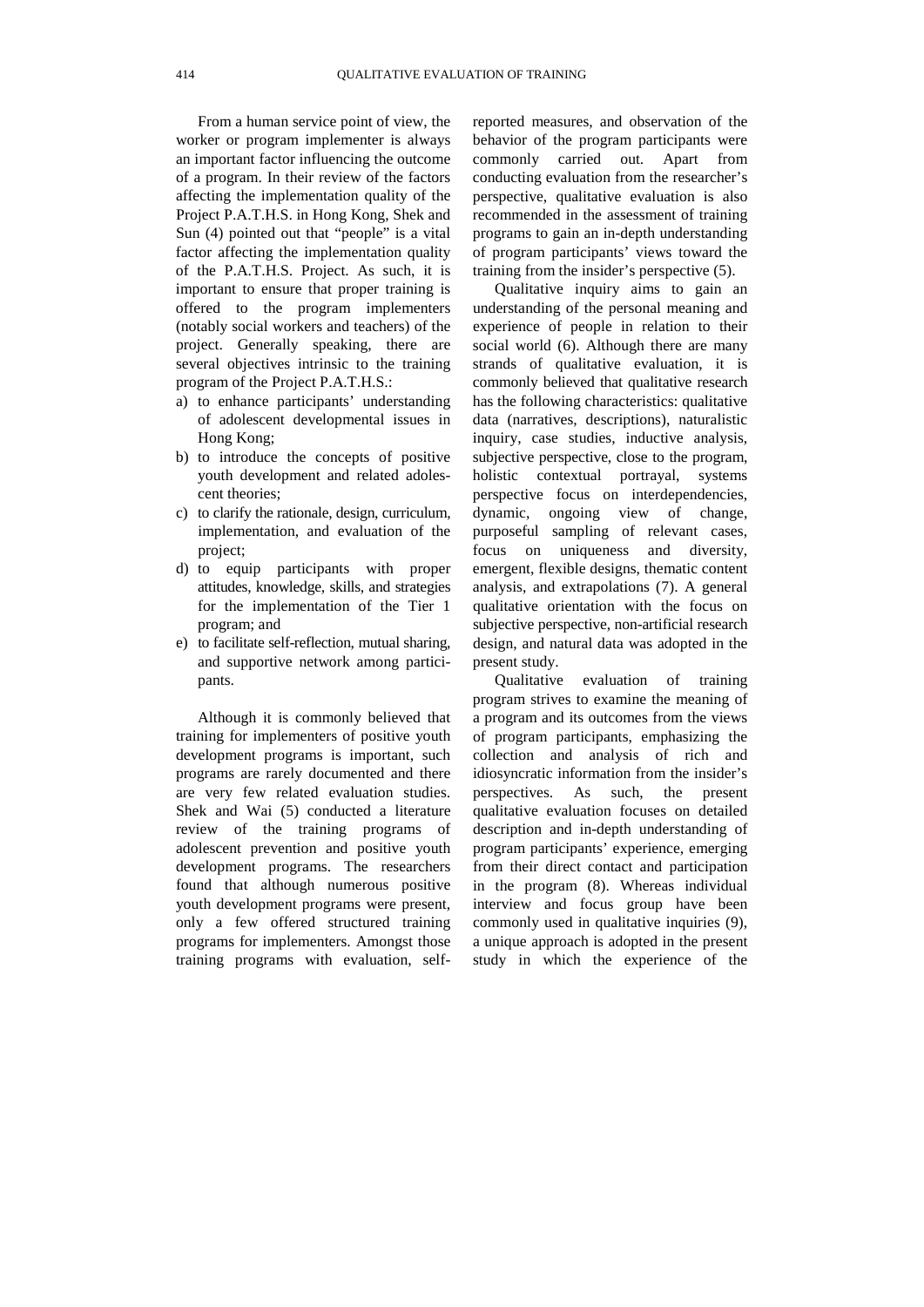program participants and their views toward the training program are elicited by inviting their written comments at the end of training.

This paper attempts to report the qualitative evaluation findings of the training program in the Project P.A.T.H.S. (Tier 1 program) based on the program participants' written comments collected at the end of training program (i.e. session 12 of the training program).

## **METHODS**

In the Experimental Implementation Phase in 2005/2006, a total of 52 schools participated in the Project. Twenty-nine schools adopted the 20-hour full program and 23 adopted the 10-hour core program. From these participating schools, 358 participants registered for four training workshops that took place from 24 October, 2005 to 1 December, 2005. Each training workshop provided 12 sessions of training, amounting to 20 hours held in 3 days within the same week. At the end of the training, participants were invited to write what they had learned and their experiences in the training workshop. A total of 317 written comments were collected from 4 training workshops.

## **Data analysis**

The data were analyzed using general qualitative analysis techniques by four research assistants with Master's degree (10). First, all raw data were coded for words, phrases, and/or sentences that form meaningful units at the raw response level. Second, the codes were further combined to reflect higher-order attributes at the category of codes level, such as views on promoting self-reflection. Third, the categories of codes were further analyzed to reveal the broader themes at the thematic level. For example, the response that the program content was stimulating and practical at the raw response level could be subsumed under the category of

appreciation of program content. Finally, all responses were categorized in terms of whether they were positive, negative, neutral, or responses that cannot be determined (i.e. undecided response).

As he designed the P.A.T.H.S. program, the first author was conscious of his own biases and expectations of the program to be effective. As such, the author was not directly involved in the data analyses. In addition, to minimize the rater biases involved, both intra- and inter-rater reliabilities on the coding were performed. For intra-rater reliability, a research assistant with a Master's degree in social work and responsible for coding coded 20 randomly selected responses without looking at the original codes given. For inter-rater reliability, a doctoral student and a research professor coded 20 randomly selected responses independently.

Following the principles of qualitative analyses (11), the following attributes of the study regarding data collection and analyses are highlighted. First, a general qualitative orientation was adopted. Second, the sources of data for analyses are described. Third, the issues of biases and ideological preoccupation were addressed. Fourth, the inter- and intra-rater reliabilities information is presented. Fifth, the categorized data were kept by a systematic filing system to ensure that the findings are auditable. The findings are presented in the following section.

#### **RESULTS**

Based on the 317 written comments, 895 meaningful units were extracted. These raw responses were categorized into three aspects, including the experiences of the participants about the training program (see table 1), anticipated difficulties in implementing the program in future (table 2) and views of the participants on the Tier 1 Program of the Project P.A.T.H.S. (table 3).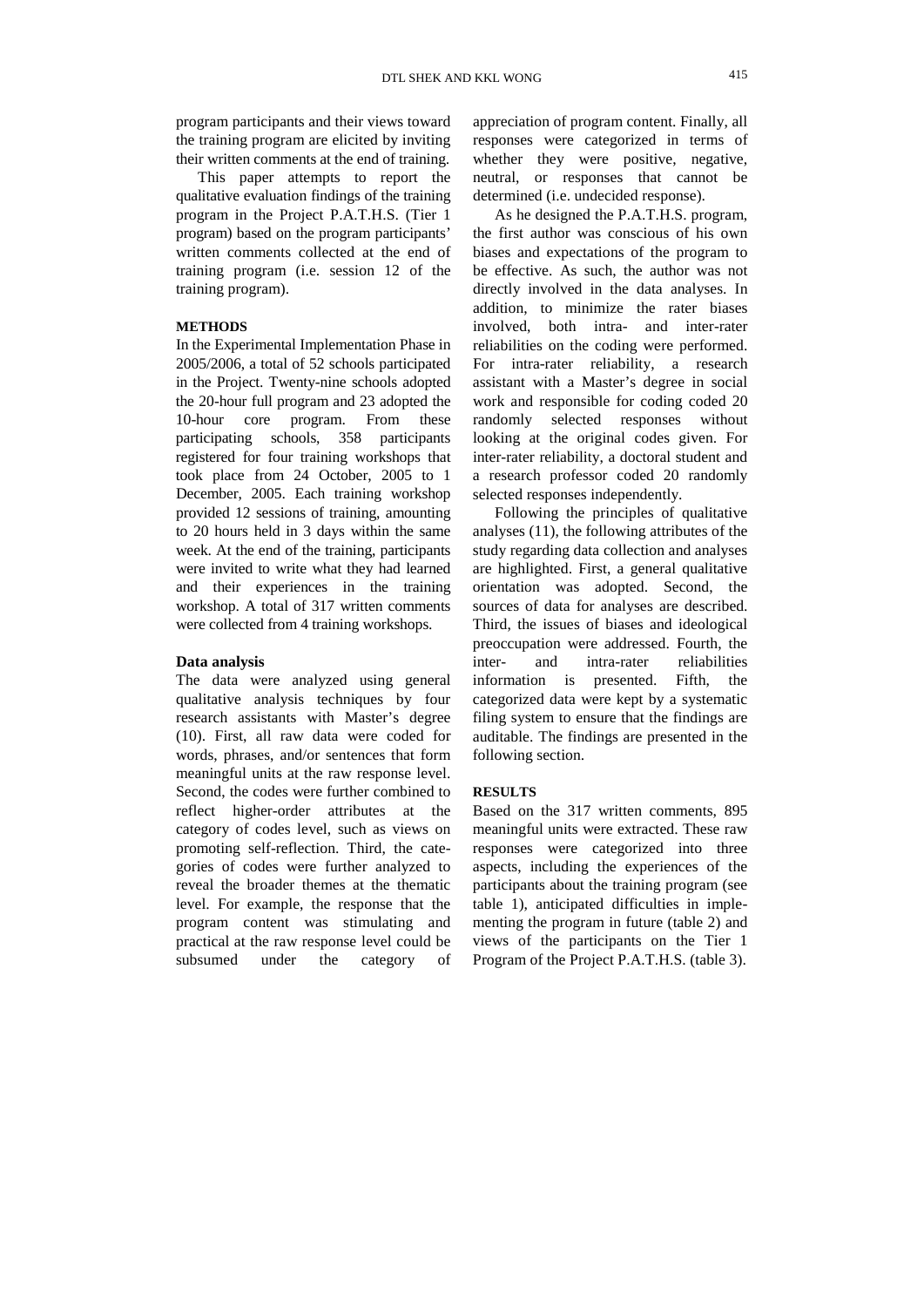| Category                        | <b>Responses</b>                                                                                                                     | <b>Nature of Responses</b> |                |              |       | Total                |  |
|---------------------------------|--------------------------------------------------------------------------------------------------------------------------------------|----------------------------|----------------|--------------|-------|----------------------|--|
|                                 |                                                                                                                                      | Pos                        | <b>Neut</b>    | Neg          | Undec |                      |  |
| Views on<br>promoting           | Had more confidence and found<br>inspiration to teach                                                                                | 95                         | 3              |              |       | 98 36%               |  |
| self-reflection                 | Promoted personal reflection                                                                                                         | 77                         | 4              | 1            |       | 82 30%               |  |
|                                 | Reviewed self-teaching performance                                                                                                   | 38                         | 1              |              |       | 39 14%               |  |
|                                 | Strengthened the positive belief toward<br>adolescents                                                                               | 16                         |                |              |       | 16<br>6%             |  |
|                                 | Increased awareness of adolescents' need                                                                                             | 15                         | 1              |              |       | 6%<br>16             |  |
|                                 | Enhanced a positive and caring teacher-<br>student relationship                                                                      | 12                         | $\overline{2}$ |              |       | 5%<br>14             |  |
|                                 | Perceived students in a more positive way                                                                                            | 8                          |                |              |       | 3%<br>8              |  |
|                                 | Subtotal                                                                                                                             | 261                        | 11             | 1            | 0     | 273 100%             |  |
| Appreciation<br>of program      | Learned/reviewed specific theories and<br>skills for program implementation                                                          | 96                         |                |              |       | 96<br>42%            |  |
| content                         | Understood more about Project<br>P.A.T.H.S. (e.g. conceptual framework,<br>program design, implementation and<br>evaluation methods) | 82                         |                |              |       | 82<br>36%            |  |
|                                 | Enhanced understanding of adolescents'<br>needs                                                                                      | 20                         |                |              |       | 20<br>9%             |  |
|                                 | The program content was rich and practical                                                                                           | 14                         | 1              |              |       | 15<br>7%             |  |
|                                 | The program was beneficial                                                                                                           | 8                          |                |              |       | 3%<br>8              |  |
|                                 | Other aspects appreciated                                                                                                            | 9                          |                |              |       | 9<br>4%              |  |
|                                 | Subtotal                                                                                                                             | 229                        | 1              | 0            | 0     | 230 100%^            |  |
| Appreciation<br>of the          | Provided opportunities to share and<br>express oneself                                                                               | 23                         |                |              |       | 23<br>28%            |  |
| sharing                         | Enhanced feeling of being supported                                                                                                  | 17                         |                |              |       | 17<br>21%            |  |
|                                 | Made new friends                                                                                                                     | 13                         |                |              |       | 16%<br>13            |  |
|                                 | Sharing was beneficial                                                                                                               | $\overline{7}$             |                |              |       | $\overline{7}$<br>9% |  |
|                                 | Understood other schools/ teachers'<br>situations more                                                                               | 6                          | 1              |              |       | 7<br>9%              |  |
|                                 | Other aspects appreciated                                                                                                            | 14                         |                |              |       | 17%<br>14            |  |
|                                 | Subtotal                                                                                                                             | 80                         | 1              | 0            | 0     | 81<br>100%           |  |
| <b>Views</b>                    | Sharing of instructors was fruitful                                                                                                  | 20                         |                |              |       | 26%<br>20            |  |
| about the<br><b>instructors</b> | Appreciate instructors' overall<br>performance                                                                                       | 19                         |                |              |       | 25%<br>19            |  |
|                                 | Instructors were conscientious                                                                                                       | 14                         |                |              |       | 14<br>18%            |  |
|                                 | Instructors were caring                                                                                                              | 8                          |                |              |       | 11%<br>8             |  |
|                                 | Instructors were good role model                                                                                                     | 6                          |                |              |       | 8%<br>6              |  |
|                                 | Instructors had good teaching skills                                                                                                 | 5                          |                |              |       | 7%<br>5              |  |
|                                 | Other aspects appreciated                                                                                                            | 4                          |                |              |       | 5%<br>4              |  |
|                                 | Subtotal                                                                                                                             | 76                         | 0              | $\mathbf{0}$ | 0     | 76 100%              |  |

Table 1: *Participants' experiences about the training program*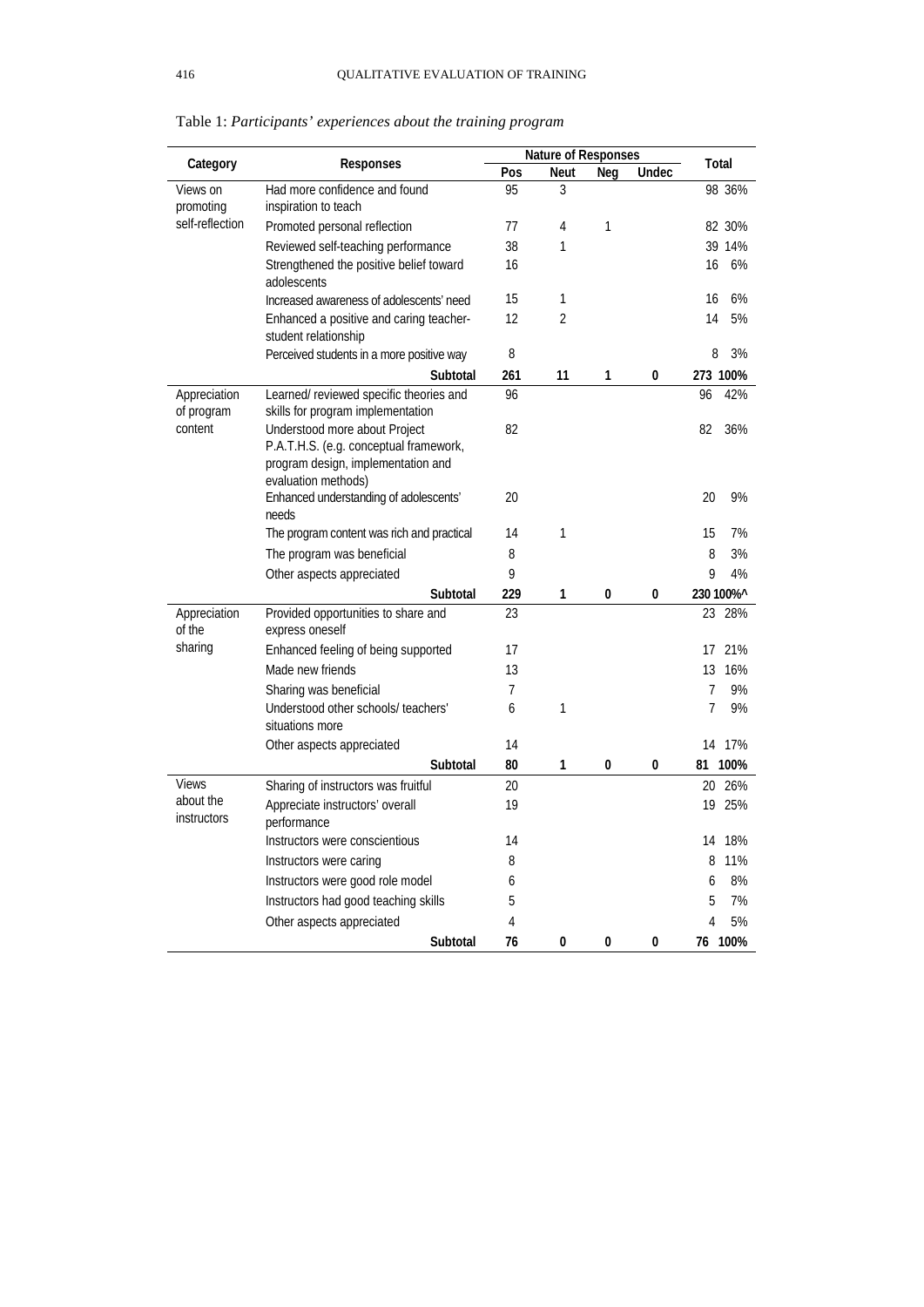| Category           | Responses                                                   | <b>Nature of Responses</b> |      |      |       | Total     |
|--------------------|-------------------------------------------------------------|----------------------------|------|------|-------|-----------|
|                    |                                                             | Pos                        | Neut | Neg  | Undec |           |
| Suggestions        | Program content should be more<br>practical and interactive |                            | 10   | 5    |       | 15 26%    |
|                    | Reduce the time in teaching theories                        |                            | 6    | 4    |       | 18%<br>10 |
|                    | Program content not in-depth enough                         |                            | 5    |      |       | 11%<br>6  |
|                    | Extend number of training sessions/ days                    |                            | 2    | 2    |       | 7%<br>4   |
|                    | Shorten number of training sessions/ days                   |                            | 3    |      |       | 7%<br>4   |
|                    | Other suggestions/ opinions                                 |                            | 14   | 4    |       | 18 32%    |
|                    | Subtotal                                                    | 0                          | 40   | 17   | 0     | 57 100%^  |
| Other<br>responses | Feel relaxed and refreshed                                  | 14                         | 1    |      |       | 15 33%    |
|                    | Feel happy and good                                         | 7                          |      |      |       | 15%       |
|                    | Satisfied with the overall program<br>arrangement           | 5                          |      |      |       | 11%<br>5  |
|                    | Feel tired                                                  |                            | 2    | 2    |       | 9%<br>4   |
|                    | <b>Others</b>                                               | 6                          | 7    |      | 2     | 15 33%    |
|                    | Subtotal                                                    | 32                         | 10   | 2    | 2     | 46 100%^  |
| Total              |                                                             | 678                        | 63   | 20   | 2     | 763       |
|                    |                                                             | 88.9%                      | 8.3% | 2.6% | 0.3%  |           |

Note. Due to the rounding of figures in the response items, the subtotal percentage does not accumulate to exactly 100% in Table 1 to Table 3. Pos = positive; Neg = negative; Neut – neutral; Undec = undecided

#### **Perceptions of the training program**

As shown in table 1, a total of 763 meaningful units could be extracted from the experiences of the participants of the training program. These meaningful response units were then classified into the following six categories: 1) promotion of self-reflection  $(N = 273)$ , 2) appreciation of content of the training program  $(N =$ 230), 3) appreciation of sharing  $(N = 81)$ , 4), views about the instructors  $(N = 76)$ , 5) suggestions  $(N = 57)$ , and 6) other responses ( $N = 46$ ).

With reference to promotion of selfreflection, respondents showed more confidence and found inspiration to teach (36%) and also pointed out that the training program promoted their personal reflection (30%). Some of them reviewed their self-teaching performance (14%) and a few commented that their positive belief toward adolescents was strengthened (6%), and that awareness of adolescent

needs was raised (6%), with an enhanced positive teacher-student relationship (5%). A handful of them perceived students in a more positive way (3%).

In terms of the participants' views of the content of the training program, respondents predominantly expressed that they learned and reviewed specific skills and theories for program implementation (42%), and understood more about the concepts, design, implementation, and evaluation of Project P.A.T.H.S. (36%). Some of them reported that the training program enhanced their understanding of adolescent developmental needs (9%), and that the program was rich and practical (7%). A few felt that the training program was beneficial (3%).

Regarding sharing in the training program, the participants emphasized that they were provided opportunities to share and express themselves (28%) and that they felt being supported (21%). Some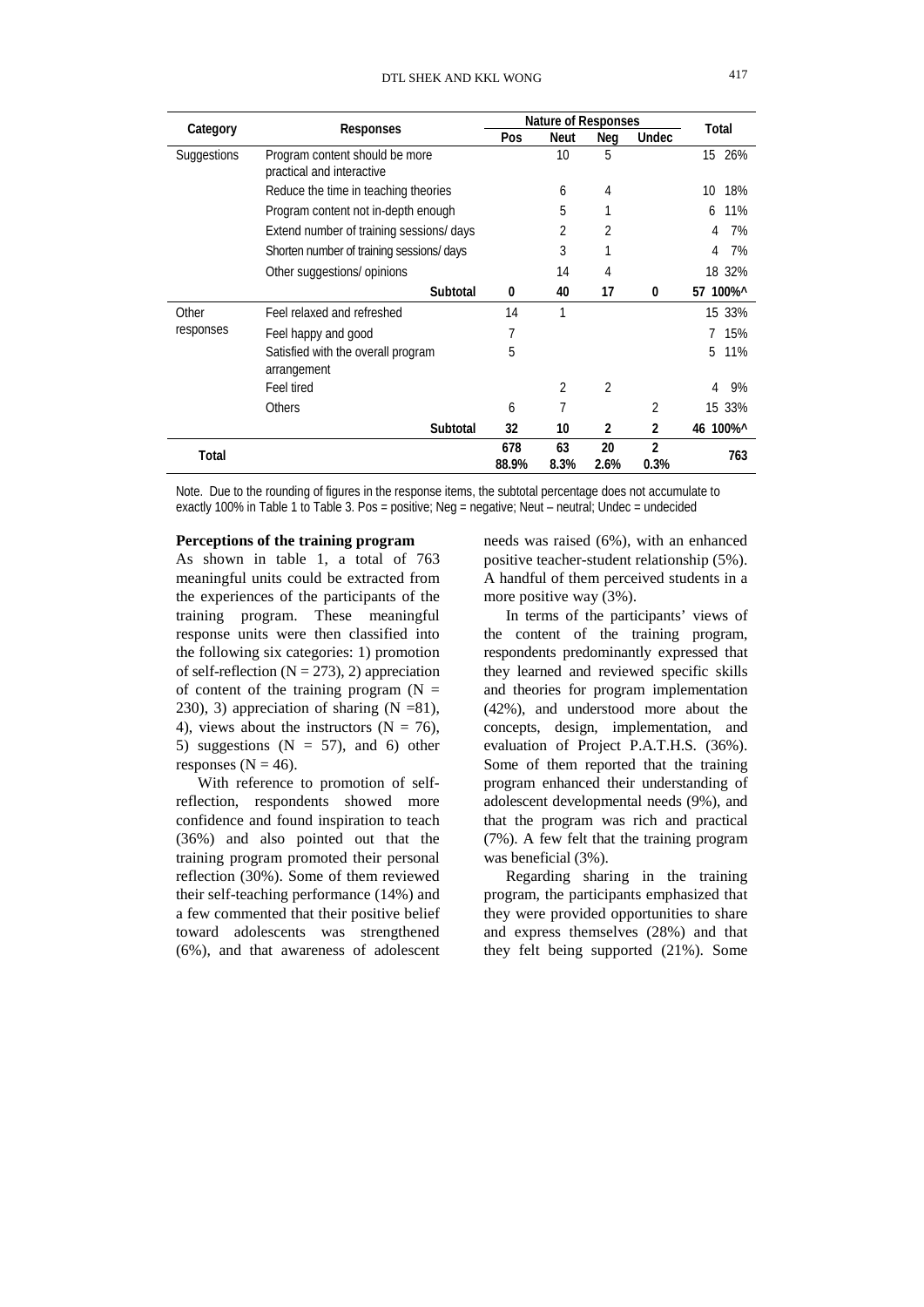|              | <b>Responses</b>                    | <b>Nature of Responses</b> |             |                |              | Total    |
|--------------|-------------------------------------|----------------------------|-------------|----------------|--------------|----------|
| Category     |                                     | Pose                       | <b>Neut</b> | Neg            | <b>Undec</b> |          |
| Teaching     | Lack of confidence to carry out the |                            | 3           | 6              |              | 9<br>41% |
| and          | program                             |                            |             |                |              |          |
| coordination | Lack of administrative support from |                            | 1           | 6              |              | 32%<br>7 |
|              | school                              |                            |             |                |              |          |
|              | Not much time and energy for the    |                            | 1           | 3              |              | 18%<br>4 |
|              | program                             |                            |             |                |              |          |
|              | Heavy workload                      |                            | 1           |                |              | 5%       |
|              | Problem of co-teaching              |                            |             | 1              |              | 5%       |
|              | Subtotal                            | 0                          | 6           | 16             | 0            | 22       |
|              |                                     |                            |             |                |              | 100%^    |
| <b>Time</b>  | The implementation time of the      |                            |             | 3              |              | 3        |
| management   | program is short/ tight             |                            |             |                |              | 100%     |
|              | Subtotal                            | 0                          | 0           | 3              | 0            | 3 100%   |
| Students'    | Students have low motivation to     |                            |             | 1              |              | 1<br>50% |
| response     | participate                         |                            |             |                |              |          |
|              | Low student involvement             |                            |             | 1              |              | 50%<br>1 |
|              | Subtotal                            | 0                          | 0           | 2              | 0            | 2 100%   |
| Others       | Feel worry and anxious              |                            | 3           | $\overline{4}$ |              | 7<br>54% |
|              | Feel stressful                      |                            | 1           | 1              |              | 15%<br>2 |
|              | Other difficulties                  |                            | 2           | 2              |              | 31%<br>4 |
|              | Subtotal                            | 0                          | 6           | 7              | 0            | 13 00%   |
|              |                                     | $\mathbf{0}$               | 12          | 28             | 0            | 40       |
| Total        |                                     | 0%                         | 30%         | 70%            | 0%           |          |

Table 2: *Difficulties encountered in future program implementation*

made new friends in the training program (16%) and a few found that the sharing was beneficial (9%), and that they further understood other schools' and teachers' situations (9%). Concerning the views of the participants about the instructors, respondents highlighted that the sharing of instructors was fruitful (26%), and they appreciated the instructors' overall performance (25%). Some opined that the instructors were conscientious (18%) and caring (11%). A few commented that the instructors served as good role model (8%) and that they showed good teaching skills (7%).

In the category of "other responses", respondents emphasized that they felt relaxed and refreshed (33%), and some reported feeling happy and good (15%). A few were satisfied with the overall program arrangement (11%), but a handful felt tired (9%). On the other hand, respondents primarily suggested that the program content should be more practical and interactive (26%); some commented that the time in teaching theories should be reduced (18%). A few indicated that the program content was not in-depth enough (11%), and a handful stated that the number of training sessions/days should either be extended (7%), or shortened (7%).

With reference to participants' experience about the training program,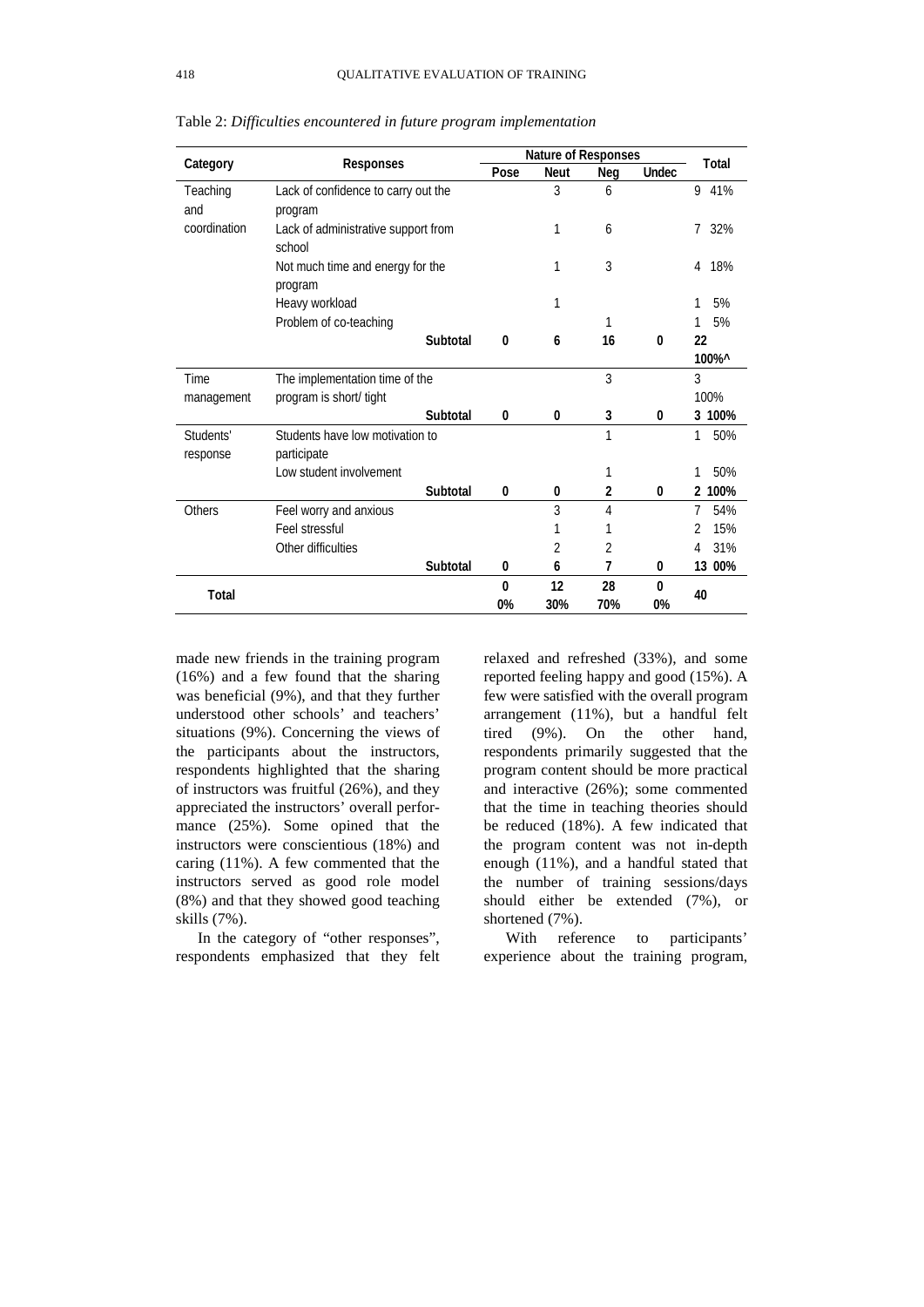| Category                       | Responses                                                      | <b>Nature of Responses</b> |                |           |                |           |
|--------------------------------|----------------------------------------------------------------|----------------------------|----------------|-----------|----------------|-----------|
|                                |                                                                | Pos                        | <b>Neut</b>    | Neg       | <b>Undec</b>   | Total     |
| Appreciation of<br>the Project | The efforts and ideas of the Project<br>team                   | 26                         |                |           |                | 26 57%    |
|                                | The philosophy of the Project is good                          | 4                          |                |           |                | 9%<br>4   |
|                                | The theoretical bases of the Project                           | 3                          |                |           |                | 3<br>7%   |
|                                | The ready-made teaching materials                              | 3                          |                |           |                | 3<br>7%   |
|                                | Other aspects appreciated                                      | 8                          | 2              |           |                | 22%<br>10 |
|                                | Subtotal                                                       | 44                         | $\overline{2}$ | 0         | 0              | 46 100%   |
| Blessing upon<br>the Project   | Can help the positive development<br>of students               | 9                          |                |           |                | 27%<br>9  |
|                                | Encourage more teachers/ social<br>workers to join the project | 4                          | 1              |           |                | 15%<br>5  |
|                                | Wish the project success                                       | 2                          |                |           |                | 3<br>9%   |
|                                | Other blessing                                                 | 14                         | 2              |           |                | 49%<br>16 |
|                                | Subtotal                                                       | 29                         | 4              | 0         | 0              | 33 100%   |
| Suggestions                    | Organize more sharing sessions                                 | 6                          |                |           |                | 46%<br>6  |
|                                | Program should be more in-depth                                |                            | 1              |           |                | 8%        |
|                                | Increase the flexibility of program<br>manuals                 |                            | 1              |           |                | 8%        |
|                                | Provide an English version of the<br>curriculum                |                            |                |           |                | 1<br>8%   |
|                                | Other suggestions/ opinions                                    |                            | 3              | 1         |                | 31%<br>4  |
|                                | Subtotal                                                       | 6                          | 6              |           | 0              | 13 100%   |
| Total                          |                                                                | 79<br>85.9%                | 12<br>13%      | 1<br>1.1% | $\Omega$<br>0% | 92        |

Table 3: *Views on the Tier 1 curriculum of the Project P.A.T.H.S.*

among the 763 meaningful response units identified, close to 90% of the responses were classified as positive, with only approximately 8% being seen as neutral, and 3% viewed as negative. In short, the training program could be regarded as overwhelmingly successful.

# **Anticipated difficulties in future implementation**

The perceived difficulties that would be encountered in the implementation process are outlined in table 2. A total of 40 meaningful units were classified into four categories, including 1) teaching and coordination ( $N = 22$ ), time management ( $N$  $= 3$ ), students' response (N  $= 2$ ) and others  $(N = 13)$ . In terms of teaching and coordination, respondents primarily showed a lack of confidence to carry out the program (41%), and some reported a lack of administrative support from school (32%). A few reflected that they do not have much time and energy for the program (18%), and one indicated a heavy workload (5%), and problem of co-teaching (5%). A handful of respondents commented that the implementation time of the program was short and tight, and that they expected that students show low motivation to participate.

# **Perceptions of the tier 1 program of the project P.A.T.H.S.**

The participants' views on the curriculum of the Tier 1 Program of the Project P.A.T.H.S can be seen in Table 3. A total of 92 meaningful units were classified into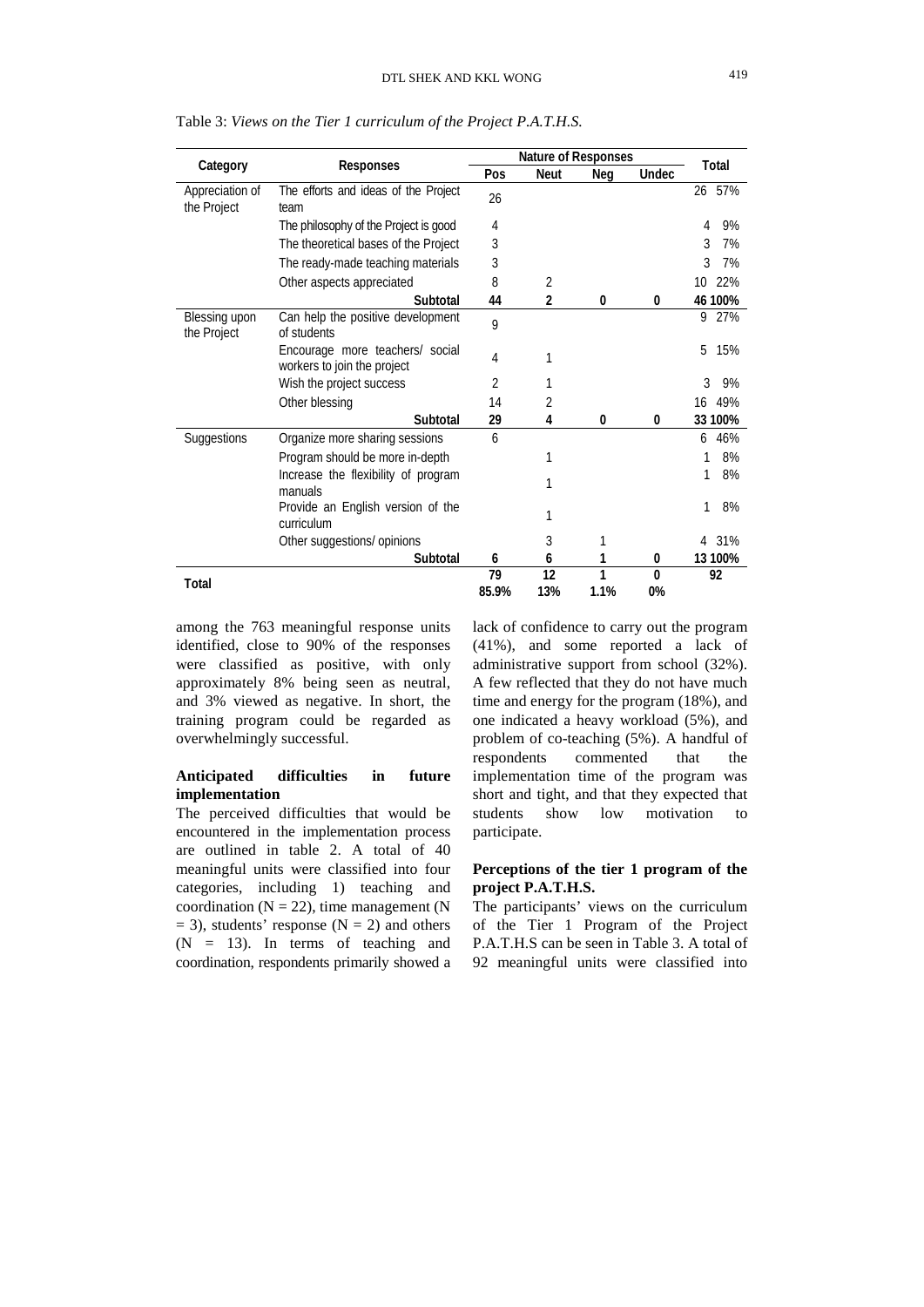three categories, including 1) appreciation of the Project ( $N = 46$ ), 2) blessing upon the Project ( $N = 33$ ), and 3) suggestions ( $N =$ 13). The majority of respondents showed appreciation of the efforts and ideas of the project team first and foremost (57%). Some endorsed that the philosophy of the project is good (9%), and they also appreciated the theoretical bases (7%), and the ready-made teaching materials of the project (7%). In terms of participants' blessings upon the project, respondents primarily expressed that the project can help promote positive development of students (27%). Some stated that they would encourage more teachers and social workers to participate in the project (15%) and a few made wishes for the success of the project (9%). Interesting to note is the respondents' suggestion that more sharing sessions should be organized (46%). With reference to participants' responses on their views on the curriculum of the Tier 1 Program of the Project P.A.T.H.S., approximately 86% of the responses were classified as positive, with 13% being viewed as neutral, and only 1% as negative.

An examination of the overall positive responses in Table 1 to Table 3 showed that they constituted 84.6% of the total responses. To examine the reliability of the analyses, 20 responses were randomly selected from all of the responses. The intra-rater agreement reached 100% and the inter-rater agreement was 92.5%. These findings suggest that the coding process was consistent across persons and time. The positive experiences of the program participants can be seen in the following narratives:

• *Promotion of self-reflection:* "Adolescence is a stage where everyone would experience, being an adult, when getting closer to young people, not to change them, not to control them, but a stage of walking 'together', together

we 'create', enjoying 'growth', paving a more ideal 'road'".

- *Appreciation of program content:* "Reposition my view on youth, how to help them grow healthily, despite limited resource, strive to do, no regret to take up the mission in shaping young people in education".
- *Appreciation of the program:* "Have a deeper understanding of the Form One's experiential teaching and learning, and further understand young people's thoughts, allow myself to jump out of the everyday mundane teaching, reviewing my teaching strategies, keeping the good ones, and supplementing my sufficiency".
- *Enhanced motivation for colleagues:* "Let me know that many colleagues are still enthusiastic in education, positive attitude, showing students their patience and love, this greatly encourages me".
- *Appreciation of the trainers:* "On the outlook the concepts and activities seem ideal, but…the heartfelt motive of curriculum workers is embedded within! Very thankful for this training. this is what we need! Not only knowledge, skills, and concepts, most touching is the sincerity and expectation of Daniel and Kim-Shing, radiating light and heat! You light up our lives! Thanks".
- *Appreciation of the trainers:* "I treasure the sharing and training in these three days from the bottom of my heart, I appreciate Professor Shek's and Kim-Shing's sharing very much, sharing their stories and lives, sharing their expectations for this project, and their love and expectations for youth".

### **DISCUSSION**

Several points could be highlighted from the present study. As shown in table 1, the participants generally had positive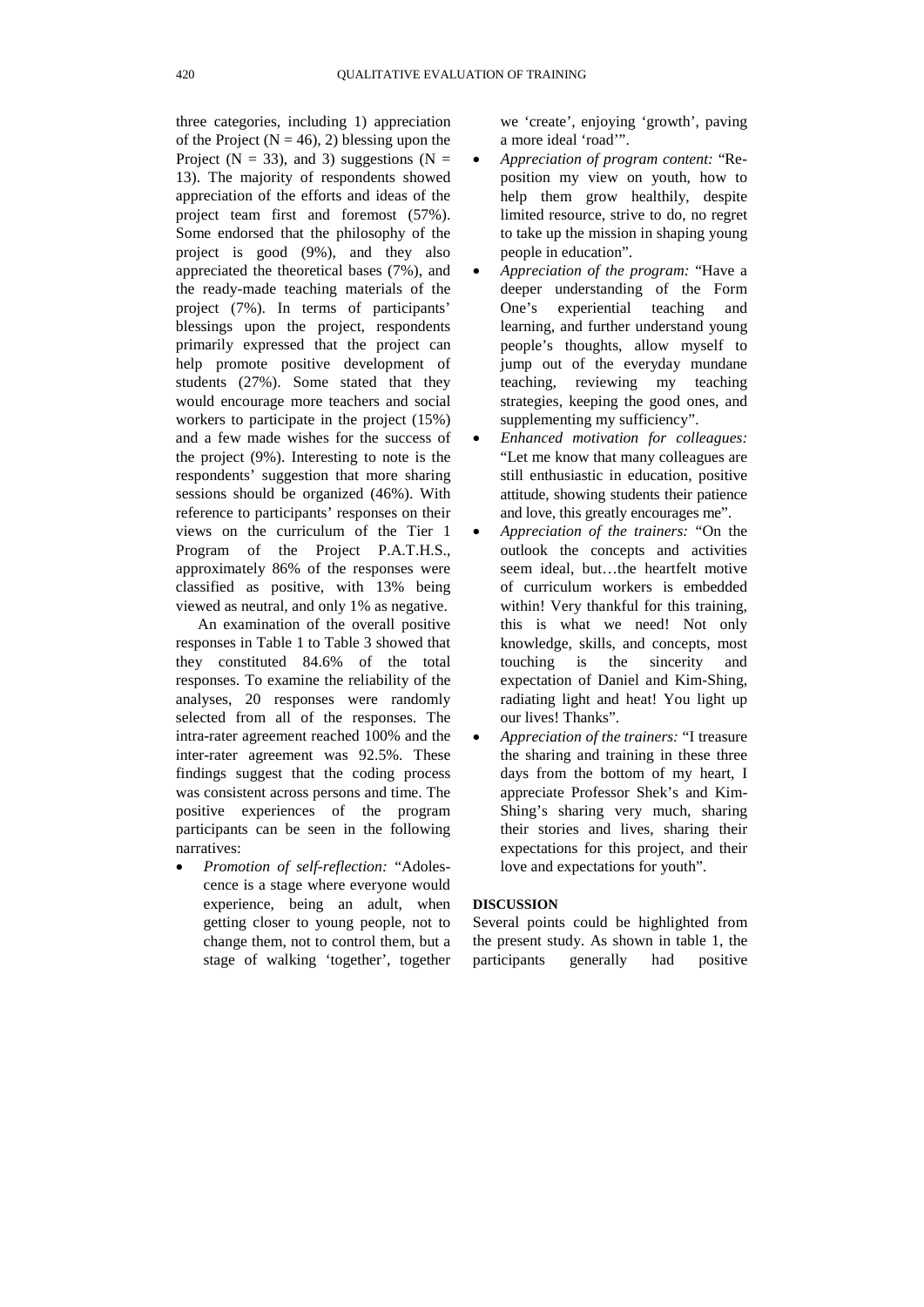experiences about the training program. Most participants stated that they had more confidence in program implementation, and that the training program provided an excellent opportunity for personal reflection. Many of them agreed that the training program strengthened their understanding of the concept of positive youth development, as well as the conceptual framework, program design, implementation, and evaluation method of the project. Furthermore, the participants highly appreciated the teaching and sharing of training instructors and reported feeling supported. The findings in table 1 generally suggest that the training program was wellreceived by the program participants.

Nevertheless, anticipated difficulties in program implementation and suggestions for improvement were also revealed in the qualitative data collected. For example, lack of confidence and administrative support was mentioned by the participants. This observation can be regarded as reasonable as the Project P.A.T.H.S. was a new initiative in the Experimental Implementation Phase. As the education system in Hong Kong is very didactic in nature, teachers in Hong Kong may find the format of the program implementation (such as the use of role play and games) to be difficult to follow. Fortunately, available evaluation findings generally show that the Tier 1 Program was implemented in a quality manner (12) and the program implementers had positive implementation experience (13).

Noteworthy is the contradictory responses on the suggestions (i.e. extend the number of training sessions/days vs. shorten the number of training sessions/ days), which suggest that there are different views on how the program could be improved. This finding is consistent with the previous findings based on the evaluation findings that whereas some workers perceived that the program was too long, others perceived the program to be too short. Also, whereas some workers perceived the program to be too difficult, some perceived the program to be too easy (14,15). Obviously, objective evaluation findings must be collected to give a fair answer to these divergent points of view.

According to Shek, Tang, and Han (11), it is important to consider alternative explanations in the interpretations of qualitative evaluation findings (Principle 10). There are several possible alternative explanations for the present findings. First, the findings can be explained in terms of demand characteristics. This explanation is not likely, however, because the participants were encouraged to write down their views without restriction, and negative views were in fact observed. In addition, as the reflection was anonymous in nature, there was no need for the participants to write in a socially desirable manner. The second alternative explanation is that the findings are due to selection bias. This argument, however, can be dismissed as all participants were invited to put down their views. The third alternative explanation is that the overwhelming positive findings are due to the ideological biases of the researchers. This possibility, however, can be dismissed for several safeguards were used to reduce bias in the data collection and analysis process—the data were collected in an anonymous manner, the researchers were not directly involved in the data collection and data analyses process, intra- and inter-rater reliability checks were carried out, the researchers were disciplined in the data interpretation process.

With reference to the argument of Shek, Tang, and Han (11) that the authors should discuss the limitations of the qualitative evaluation studies conducted (Principle 12), the limitations of the study are outlined below. First, the findings were based on the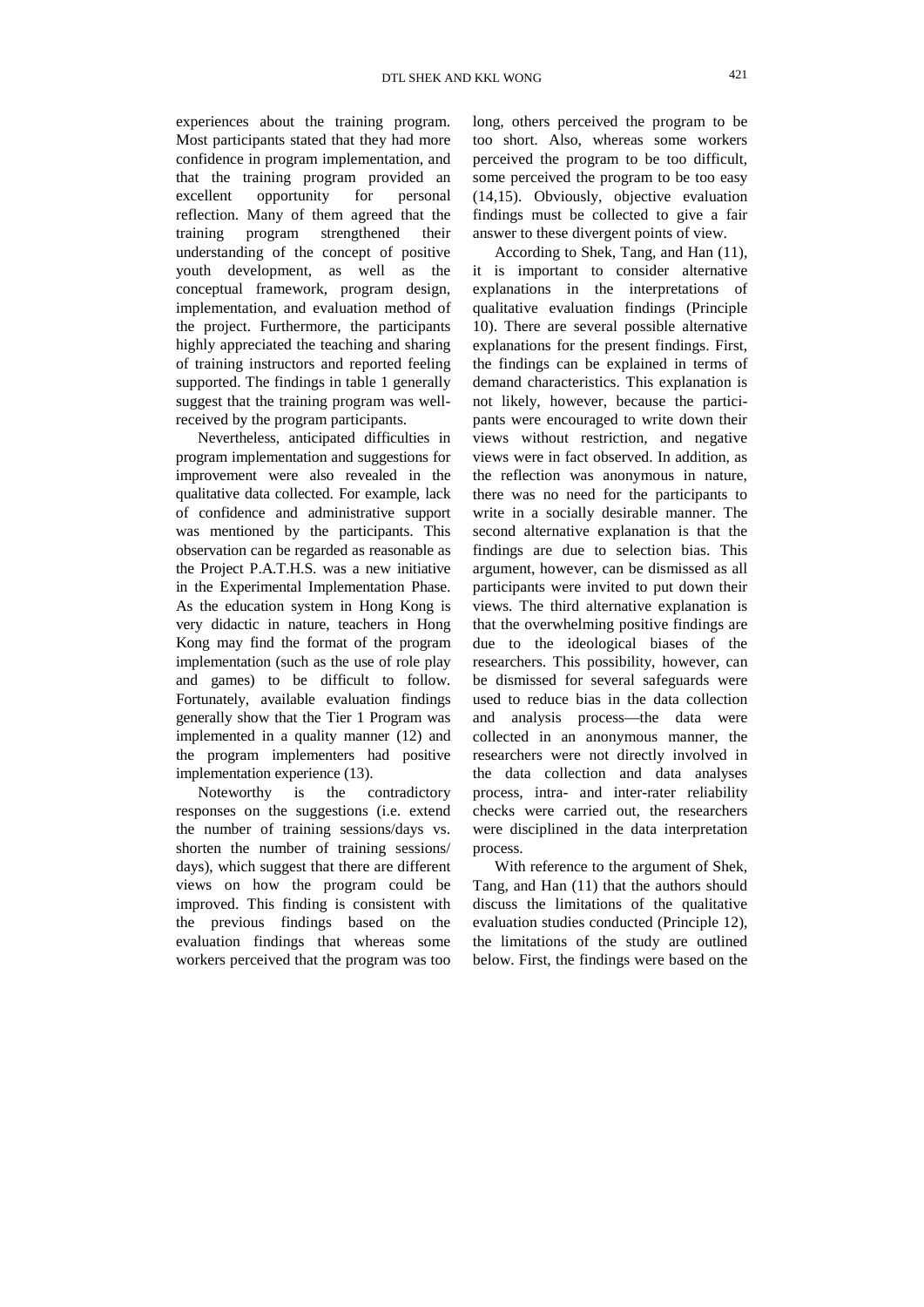responses of participants of the Experimental Implementation Phase. It would be necessary to see whether the findings could be replicated across samples and time. King (16) stated that "the most common and scientifically productive method of building on existing research is to replicate an existing finding—to follow the precise path taken by a previous researcher, and then improve the data or methodology in one way or another" (p.445). Second, although narrative data were collected in the present study, the inclusion of other qualitative evaluation strategies such as in-depth individual and/or focus group interviews would be helpful to further understand the subjective experiences of the program participants (17). Despite these limitations, this study provides pioneering qualitative evaluation findings supporting the positive nature of the training program of the Project P.A.T.H.S. in Hong Kong.

# **ACKNOWLEDGMENTS**

The preparation for this paper and the Project P.A.T.H.S. were financially supported by the Hong Kong Jockey Club Charities Trust.

## **REFERENCES**

- 1. Shek DTL. Conceptual framework underlying the development of a positive youth development program in Hong Kong. Int J Adolesc Med Health 2006;18(3):303-14.
- 2. Shek DTL, Sun RCF. Development, implementation and evaluation of a holistic positive youth development program: Project P.A.T.H.S. in Hong Kong. Int J Disabil Hum Dev 2009; 8:107-17.
- 3. Shek DTL. Effectiveness of the Tier 1 Program of Project P.A.T.H.S.: findings based on the first 2 years of program implementation. ScientificWorldJournal

2009;9:539-47.

- 4. Shek DTL, Sun RCF. Implementation of a positive youth development program in a Chinese context: the role of policy, program, people, process, and place. ScientificWorldJournal 2008; 8:980-96.
- 5. Shek DTL, Wai CLY. Training workers implementing adolescent prevention and positive youth development programs: what have we learned from the literature? Adolescence 2008;43(172): 823-45.
- 6. Fossey E, Harvey C, McDermott F, Davidson L. Understanding and evaluating qualitative research. Aust NZ J Psychiatry 2002;36:717-32.
- 7. Patton, MQ. Qualitative evaluation and research methods,  $3<sup>rd</sup>$  ed. Thousand Oaks, CA: Sage, 2007.
- 8. Herman JL, Morris LL, Fitz-Gibbon CT. Evaluator's handbook. Newbury Park, CA: Sage, 1987.
- 9. Denzin NK, Lincoln YS. Strategies of qualitative inquiry,  $3<sup>rd</sup>$  ed. Los Angeles, CA: Sage, 2008.
- 10. Miles MB, Hubeman AM. Qualitative data analysis. An expanded sourcebook. Thousands Oaks, CA: Sage, 1994.
- 11. Shek DTL, Tang V, Han XY. Evaluation of evaluation studies utilizing qualitative research methods in the social work literature (1990- 2003): evidence that constitutes a wakeup call. Res Soc Work Pract 2005;15:180-94.
- 12. Shek DTL. Special issue: evaluation of Project P.A.T.H.S. in Hong Kong. ScientificWorldJournal 2008;8:1-94.
- 13. Shek DTL, Ng CSM. Qualitative evaluation of the Project P.A.T.H.S.: findings based on focus groups with student participants. ScientificWorld Journal 2009;9:691-703.
- 14. Shek DTL, Ma HK, Sun RCF. Interim